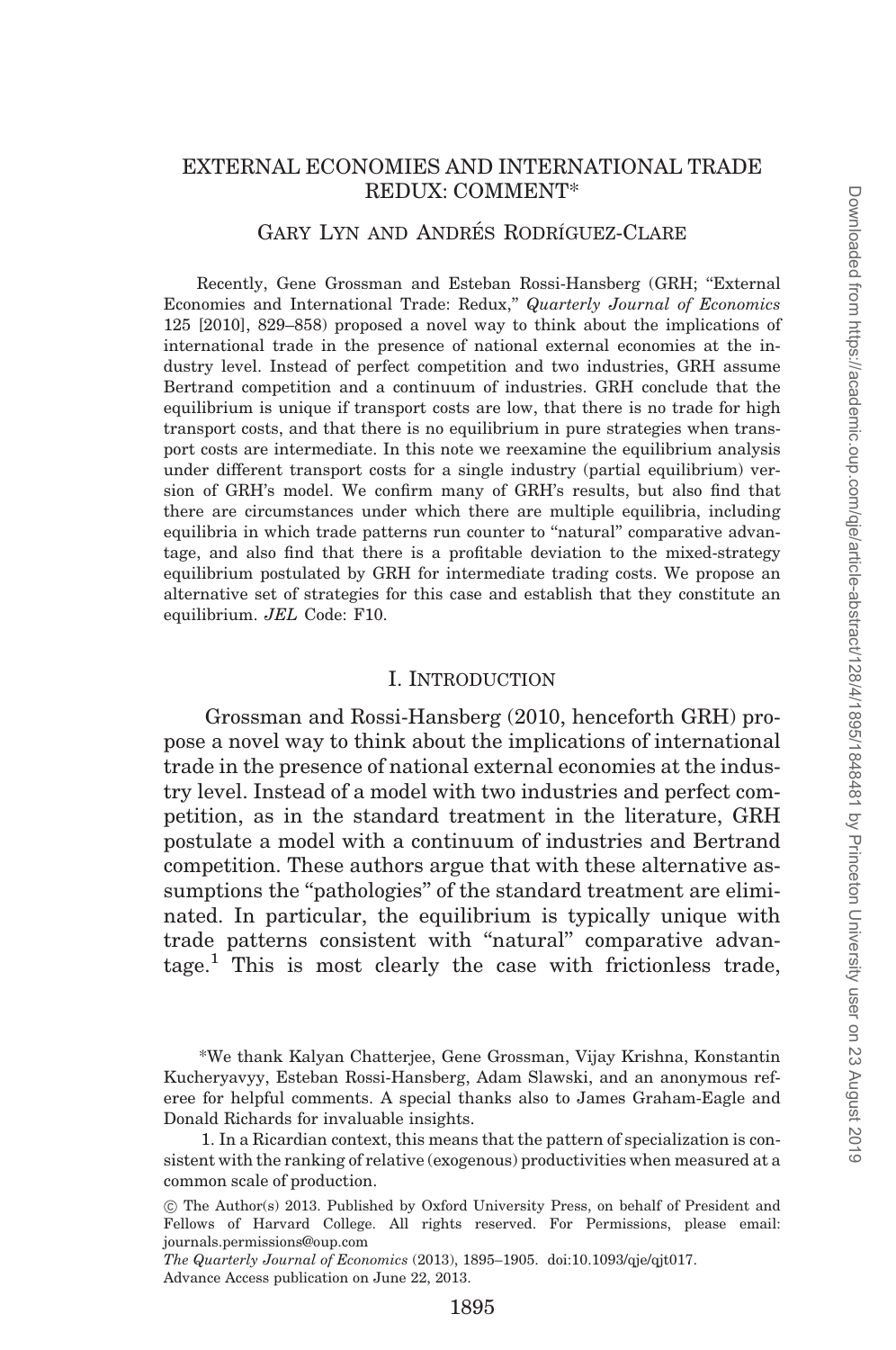which the authors use to make their main points. They then explore how the results change when transportation costs are positive. They show that the previous results remain valid when trading costs are low enough, whereas for high enough trading costs the equilibrium entails no trade. However, there is a range of high trading costs for which there exists no equilibrium in pure strategies. For this case, GRH postulate a mixedstrategy equilibrium in which firms in the country with the comparative advantage mix over two strategies: the ''global strategy,'' in which firms target the world market with a pair of prices (one for the home market and one for the foreign market), and the ''domestic strategy,'' in which firms target only the domestic market. Firms in the other country pursue a pure strategy in which they target their domestic market.

In this comment we show that there is a profitable deviation to the mixed-strategy equilibrium postulated by GRH, and then propose an alternative set of strategies and establish that they constitute an equilibrium. The main difference is that firms in the country with the comparative advantage, when pursuing the global strategy, randomize across a continuum of prices for the domestic market rather than posting a single price for that market. However, this mixed-strategy equilibrium applies only to an industry in which a country has a strong enough (''superior'') comparative advantage. Otherwise, firms in the country without the comparative advantage find it profitable to deviate and target the global market. Characterizing the equilibrium for the case in which comparative advantage is not "superior" goes beyond the scope of this comment.

As part of this comment, we provide a formal analysis of the equilibrium configurations under different transport costs for a single industry that exhibits Marshallian externalities. We confirm GRH's result that for low trading costs there is complete specialization, for high enough trading costs there is no trade, and that there is a range of high trading costs for which there is no equilibrium in pure strategies. However, in contrast to GRH, we demonstrate that when transport costs are low, the equilibrium entails complete specialization but is not necessarily unique. This implies that trade patterns need not be consistent with "natural" comparative advantage, and hence, as in the standard treatment in the literature, national external economies at the industry level still offer a theoretical basis for industrial policy, a point we develop in Lyn and Rodríguez-Clare (2013).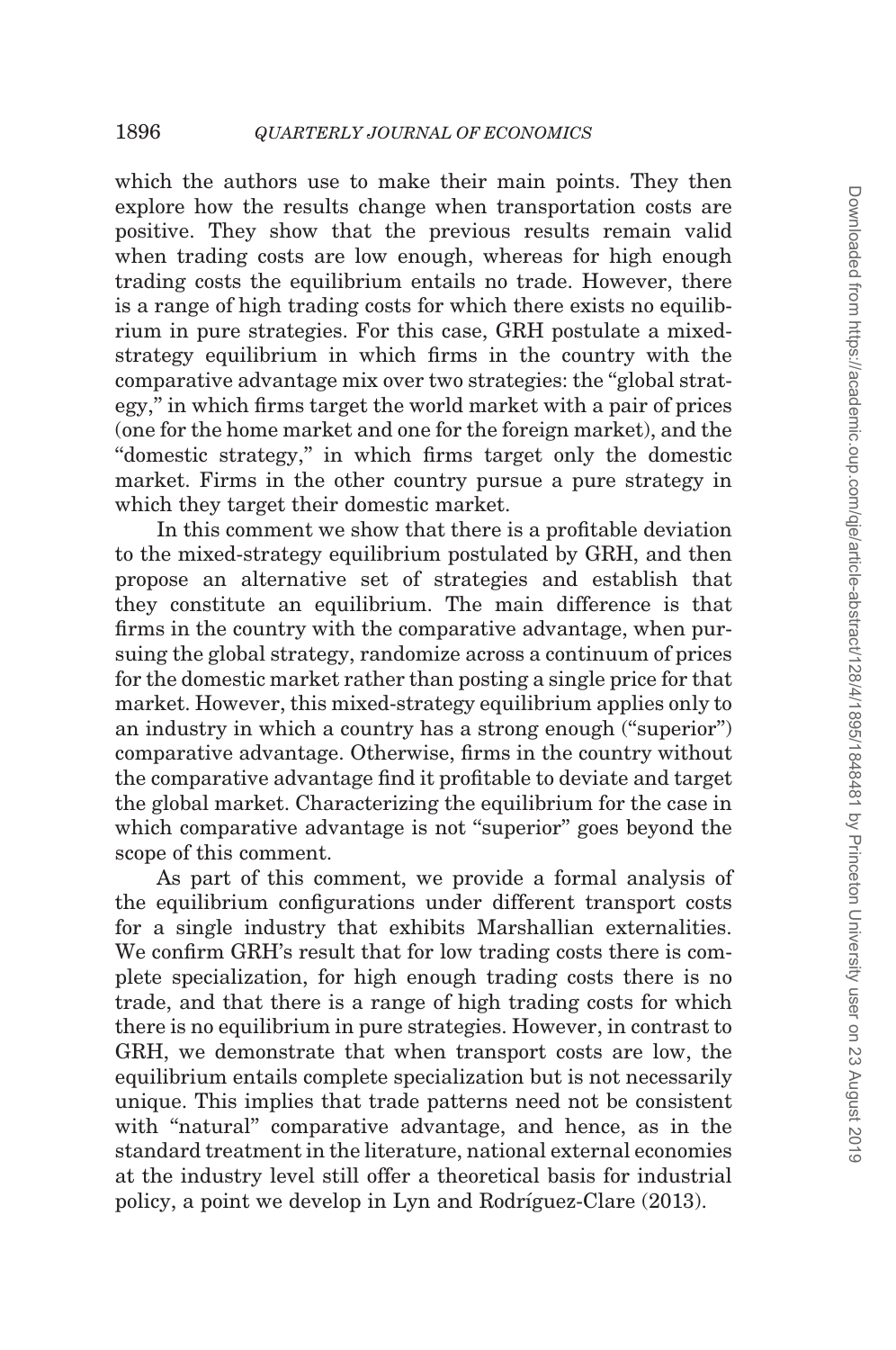#### II. The Model

For our purposes we consider a partial equilibrium version of the model presented by GRH. This allows for greater expositional simplicity while capturing all the main features of the problem at hand.<sup>2</sup> There are two countries, Home and Foreign, labor is the only factor of production, wages are exogenous and fixed at  $w$  and  $w^*$ , and we focus on a single good with demand curves  $x(p)$  and  $x^*(p^*)$  that have a unitary price elasticity, so that  $x(p) = \frac{E}{p}$  and  $x^*(p^*) = \frac{E^*}{p^*}$ , where E and  $E^*$  are total expenditure levels. The production technology has increasing returns to scale due to external economies at the local level. In Home,  $\frac{a}{X^{\phi}}$  units of labor are required to produce a unit of output, where  $a > 0$  is an exogenous productivity parameter,  $X$  is the total production of the good in Home net of any trade costs (see later discussion), and  $0 < \phi < \frac{1}{2}$ . Similarly, the labor unit requirement in Foreign is  $\frac{a^*}{(X^*)^{\alpha}}$ . There are two identical firms in Home and two identical firms in Foreign. Transport costs are of the ''iceberg'' type, so that delivering a unit of the good from one country to the other requires shipping  $t > 1$ units.<sup>4</sup> Markets are segmented, so that firms can set arbitrarily different prices across both markets. Firms engage in Bertrand competition in each market. For simplicity we restrict the analysis to the case in which demand is symmetric in the two countries,  $E = E^*$ . Without loss of generality we set  $E = E^* = 1$ .

As in GRH, we study three types of equilibria: complete specialization (i.e., firms from one country supply both markets), mixed strategy equilibria (i.e., firms from one country randomize over which markets to serve and the price to charge, while firms from the other country offer to serve their own market at the autarky price), and no trade (i.e., firms from each country serve only their own market). All proofs are in the Online Appendix.

<sup>2.</sup> In Lyn and Rodríguez-Clare (2013) we explore the implications of our results for industrial policy and the gains from trade in a full general equilibrium analysis.

<sup>3.</sup> Given our primitives, the assumption that  $\phi < \frac{1}{2}$  implies profits are increasing in prices—a crucial point when deriving the equilibrium conditions.

<sup>4.</sup> By assuming  $X$  is total production net of trade costs we are essentially treating "iceberg" transport costs as "true" costs. This is consistent with the assumptions in GRH. Treating  $X$  as gross production would be more consistent with a literal interpretation of some production  $(t - 1)$  melting away in transit.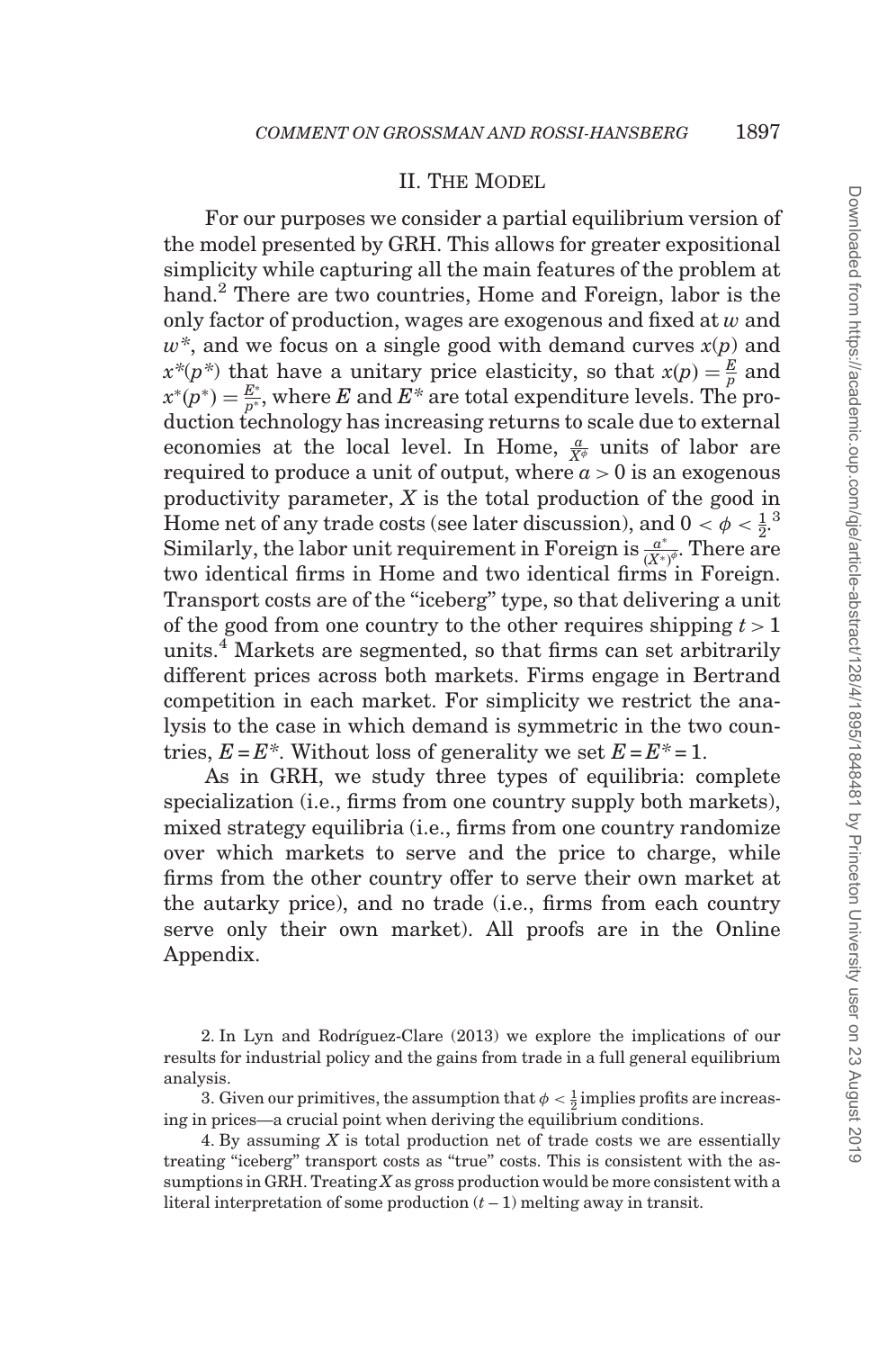II.A. Complete Specialization Equilibrium

Let  $p_0$  be defined implicitly by

(1) 
$$
p_0 = \frac{wa}{(x(p_0) + x^*(tp_0))^{\phi}}.
$$

We will use x and  $x^*$  as shorthand for  $x(p_0)$  and  $x^*(tp_0)$ , respectively.

LEMMA 1. If

$$
(2) \qquad \left[\frac{wa}{(x+x^*)^\phi} - \frac{w^*a^*t}{(x+x^*)^\phi}\right]x + \left[\frac{wat}{(x+x^*)^\phi} - \frac{w^*a^*}{(x+x^*)^\phi}\right]x^* \le 0
$$

and

(3) 
$$
\left[\frac{wat}{(x+x^*)^\phi}-\frac{w^*a^*}{(x^*)^\phi}\right]x^* \leq 0,
$$

then there is an equilibrium where both markets are supplied by Home firms, with prices  $p_0$  and  $p_0^* \equiv tp_0$  at Home and Foreign, respectively.

In the proof of this lemma we first establish that profits are increasing in prices. This implies that the best possible deviation entails "shaving" prices  $p_0$  and  $p_0^*$ , that is, it is never optimal to charge strictly lower prices than  $p_0$  and  $p_0^*$ . Because prices  $p_0$  and  $p_0^* = tp_0$  imply that Home firms make zero profits in both markets, it follows that a Home firm cannot make positive profits with any alternative set of prices, implying that that there is no profitable deviation for a Home firm. The proof then turns to Foreign firms, establishing that (1) firms from Foreign do not make positive profits by taking over the world market by undercutting Home firms in both markets, and that (2) firms from Foreign do not make positive profits by displacing Home firms from the Foreign market. Condition (1) is a guaranteed by equation (2) and condition (2) is guaranteed by equation (3).

To proceed, let  $\beta = \frac{wa}{w^*a^*}, g(t) \equiv \frac{t+t^{-1}}{2}$ , and  $h(t) \equiv t^{-1}(1+t)^{\phi}$ . It is easy to show that equations (2) and (3) are equivalent to  $\beta \leq g(t)$ and  $\beta \leq h(t)$ , respectively. Let  $g^*(t) \equiv \frac{1}{g(t)}$  and  $h^*(t) \equiv \frac{1}{h(t)}$ . Let  $\tilde{t}$  be implicitly defined by  $g(\tilde{t}) = h(\tilde{t})$ ; let  $t_{CS}(\beta)$  and  $t_{CS}^*(\beta)$  be implicitly defined by  $\beta = h(t_{CS})$  and  $\beta = h^*(t_{CS}^*)$ , respectively; and let  $t_0^*(\beta)$  be implicitly defined by  $\beta = g^*(t_0^*)$ . We say that Home has a "strong"

<span id="page-3-0"></span>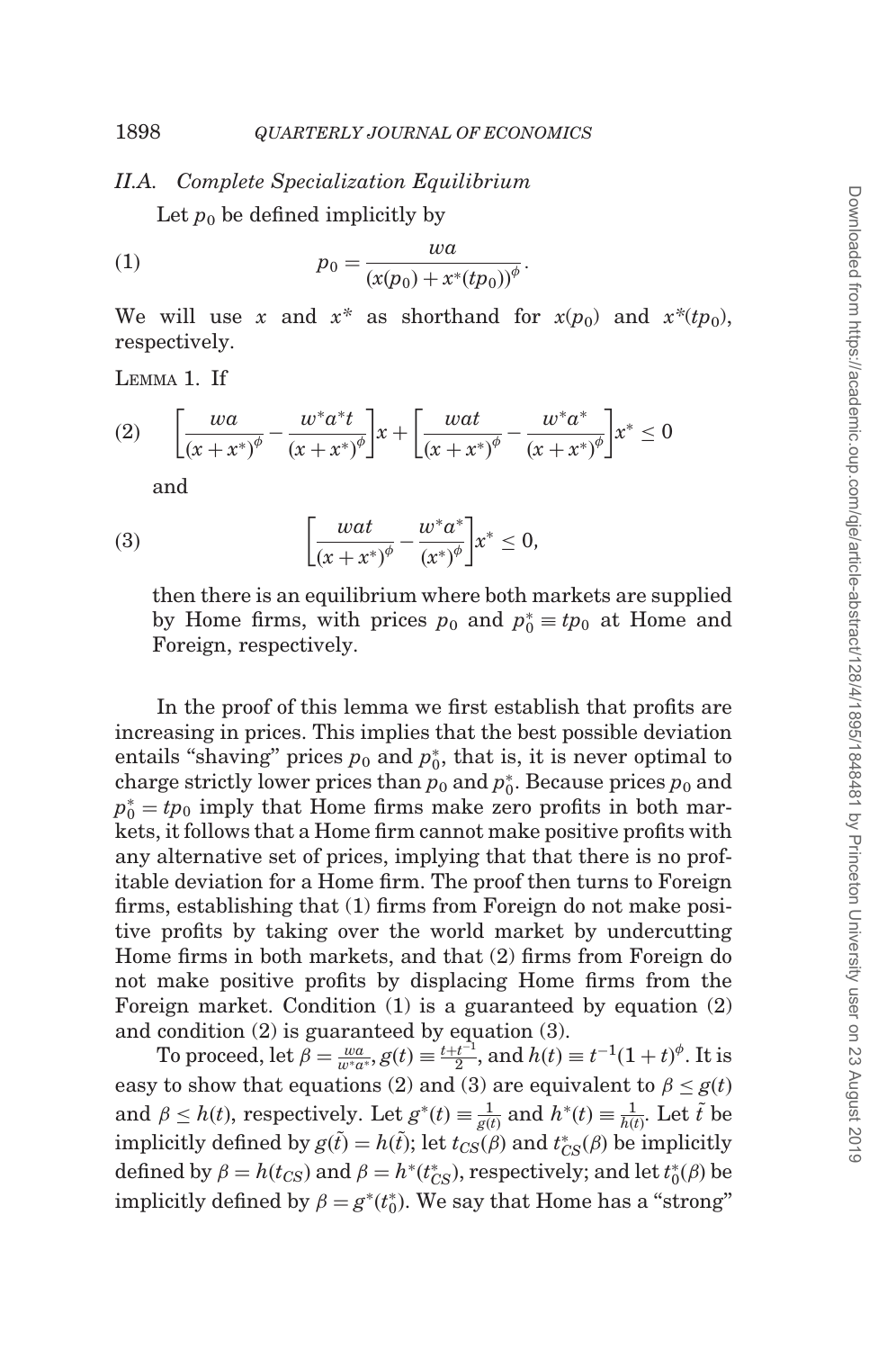comparative advantage if  $\beta < g^*(\tilde{t})$  and we say that Home has a "weak" comparative advantage if  $g^*(\tilde{t}) \leq \beta < 1$ .

PROPOSITION 1. Assume that  $\beta < 1$  (so that Home has a comparative advantage). If Home has a strong comparative advantage, then for  $t \in [1, t_{CS}(\beta)]$  there is a unique equilibrium with complete specialization, and this equilibrium has Home serving both markets. If Home has a weak comparative advantage, then for  $t \in [1, t_0^*(\beta)] \cup [t_{CS}^*(\beta), t_{CS}(\beta)]$  there is a unique equilibrium with complete specialization, and this equilibrium has Home serving both markets, whereas for  $t \in (t_0^*(\beta), t_{CS}^*(\beta))$  there are two complete specialization equilibria, one with Home serving both markets, and another with Foreign serving both markets (see [Figure I](#page-5-0)).

This proposition confirms GRH's result that for any industry there are transport costs that are low enough that the equilibrium is unique and entails complete specialization. However, this proposition also shows that there are conditions under which multiple complete specialization equilibria arise. The reason for this multiplicity is that trade costs create a wedge in prices, thereby making the distribution of sales across countries different for each equilibria: in the equilibrium in which Home firms capture the global market, prices are low in Home and high in Foreign, and the opposite happens in the equilibrium in which Foreign firms capture the market. This makes it harder for a deviant firm to make profits.

For concreteness, imagine that  $t \in (t_0^*(\beta), t_{CS}^*(\beta))$  and Home has a weak comparative advantage, and consider the equilibrium in which Foreign firms supply the world market. A Home firm may contemplate shaving prices in both markets to capture the global market. Because comparative advantage is weak, however, this deviation entails losses from sales overseas because of the need to sell at a low price in the Foreign market together with the existence of trade costs. The realization of economies of scale thanks to capturing the global market leads to lower costs and hence profits from domestic sales, but this is not enough to compensate for the losses incurred from sales overseas. The deviation is then not profitable, so a situation in which firms from the country without the comparative advantage dominate the global market is an equilibrium. An important implication is that for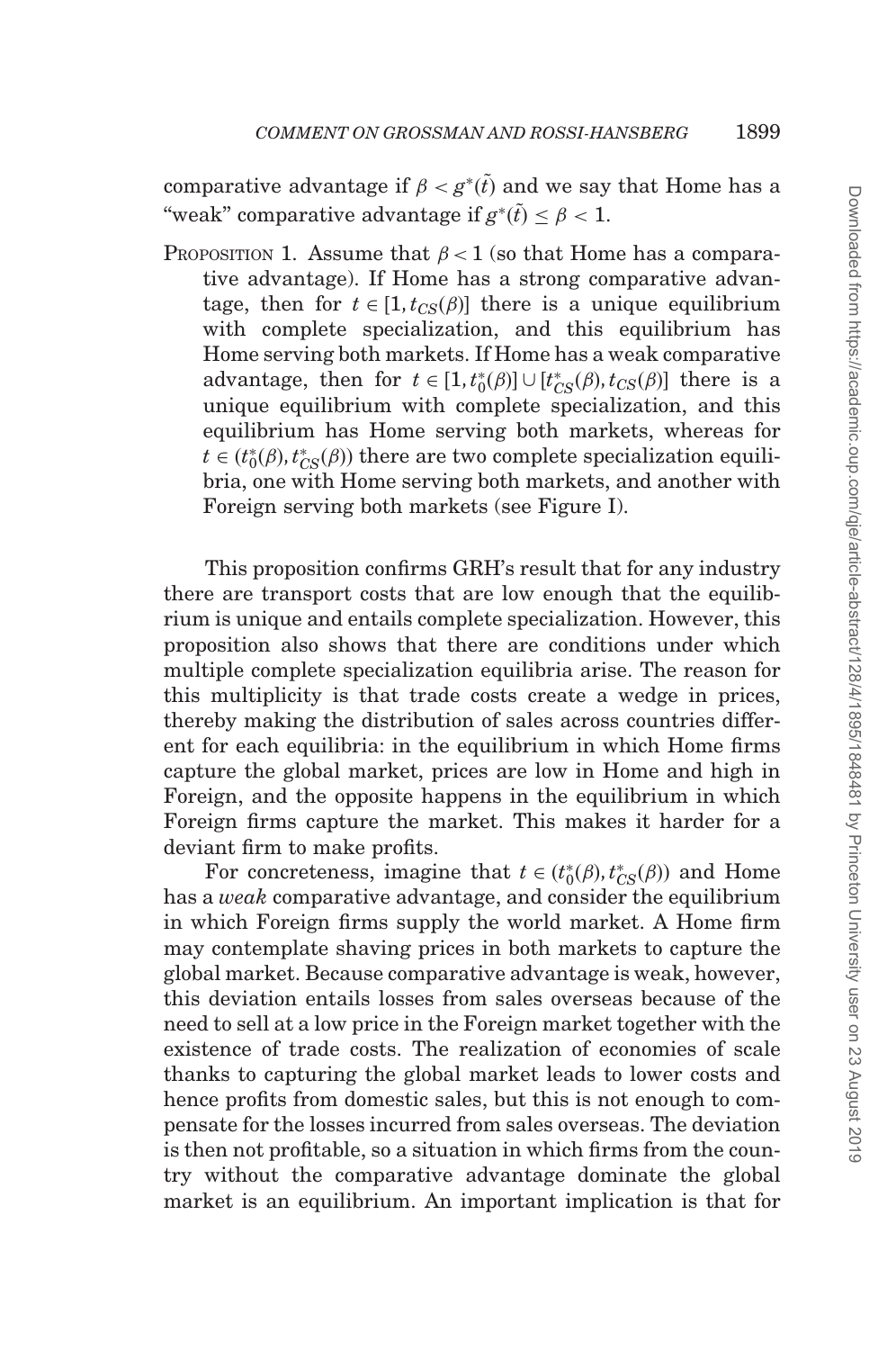



Complete specialization equilibria with low trade costs,  $\phi = 0.3$ 

this case trade patterns need not be consistent with ''natural'' comparative advantage.

### II.B. Equilibrium with No Trade

Let  $p_A$  and  $p_A^*$  be defined implicitly by  $p_A = \frac{wa}{(x(p_A))^{\phi}}$  and  $p_A^* = \frac{w^* a^*}{(x^*(p_A^*))^{\phi}},$  respectively. We use  $x_A$  and  $x_A^*$  as shorthand for  $x(p_A)$  and  $x^*(p_A^*)$ , respectively.

<span id="page-5-0"></span>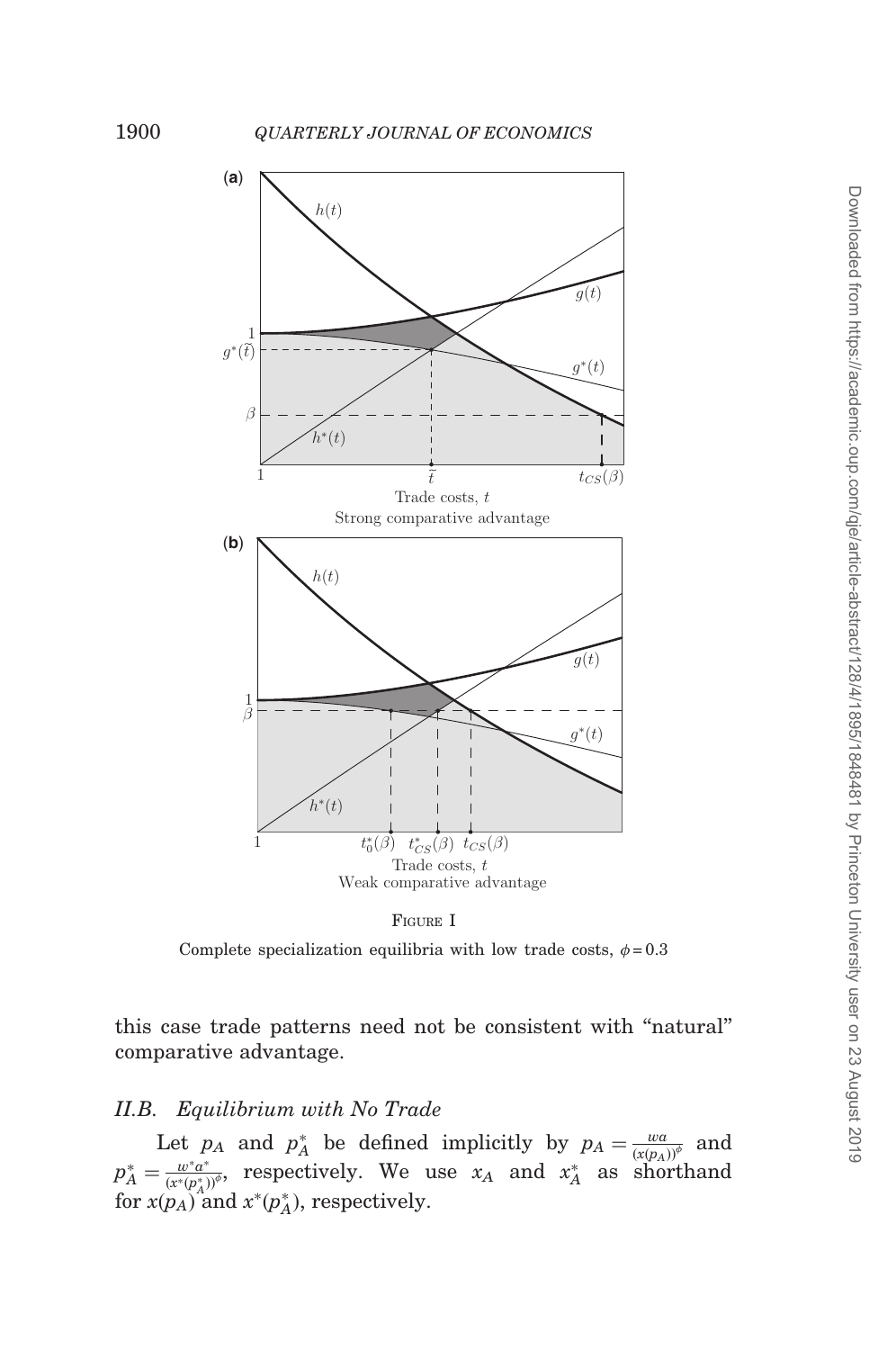LEMMA 2. If

(4) 
$$
\left[\frac{wa}{(x_A)^{\phi}} - \frac{wa}{(x_A + x_A^*)^{\phi}}\right]x_A + \left[\frac{w^*a^*}{(x_A^*)^{\phi}} - \frac{wat}{(x_A + x_A^*)^{\phi}}\right]x_A^* \le 0
$$

and

(5) 
$$
\left[\frac{wa}{(x_A)^{\phi}} - \frac{w^*a^*t}{(x_A + x_A^*)^{\phi}}\right]x_A + \left[\frac{w^*a^*}{(x_A^*)^{\phi}} - \frac{w^*a^*}{(x_A + x_A^*)^{\phi}}\right]x_A^* \leq 0,
$$

then there is an equilibrium with no trade.

Recall that the best possible deviation entails ''shaving'' prices. Hence, equation (4) guarantees that a deviation by a Home firm to target the global market is unprofitable, whereas equation (5) assures the same regarding a Foreign deviant firm. Let  $f(z) = (2(1 + z^{1-\phi})^{\phi} - 1)/(z^{1-\phi})$ and  $t_{NT}(\beta) \equiv f(\beta)$  and  $t^*_{NT}(\beta) \equiv f(\frac{1}{\beta}).$  Using our assumptions on primitives we can rewrite equations (4) and (5) as  $t \ge t_{NT}(\beta)$  and  $t \ge t_{NT}^*(\beta)$ , respectively.

PROPOSITION 2. An equilibrium with no trade exists if and only if

(6) 
$$
t \geq \max\{t_{NT}(\beta), t_{NT}^*(\beta)\}.
$$

Letting  $l(t) \equiv (t_{NT})^{-1}(t)$  and  $l^*(t) \equiv (t_{NT}^*)^{-1}(t)$ , the conditions  $t \ge t_{NT}(\beta)$  and  $t \ge t_{NT}^*(\beta)$  are equivalent to  $\beta \ge l(t)$  and  $\beta \le l^*(t)$ , respectively. See [Figure II](#page-7-0).

### II.C. Equilibrium with Mixed Strategies

As in GRH, our analysis confirms that there is a range of high transport costs for which there is no equilibrium in pure strategies. For this case, condition (2) is satisfied but conditions (3) and (4) are not—the violation of (3) implies that complete specialization in Home is not an equilibrium because Foreign firms would deviate to displace Home firms from their local market, and the violation of (4) implies that no trade is not an equilibrium because Home firms would deviate and seize both markets. [Figure III](#page-7-0) shows how this corresponds to the range of transport costs  $t \in (t_{CS}(\beta), t_{NT}(\beta))$  for  $\beta < 1$ .

GRH argue that for this range of transport costs there exists an equilibrium in which Home firms randomize between a strategy that leads to only sales in Home (the local strategy) and a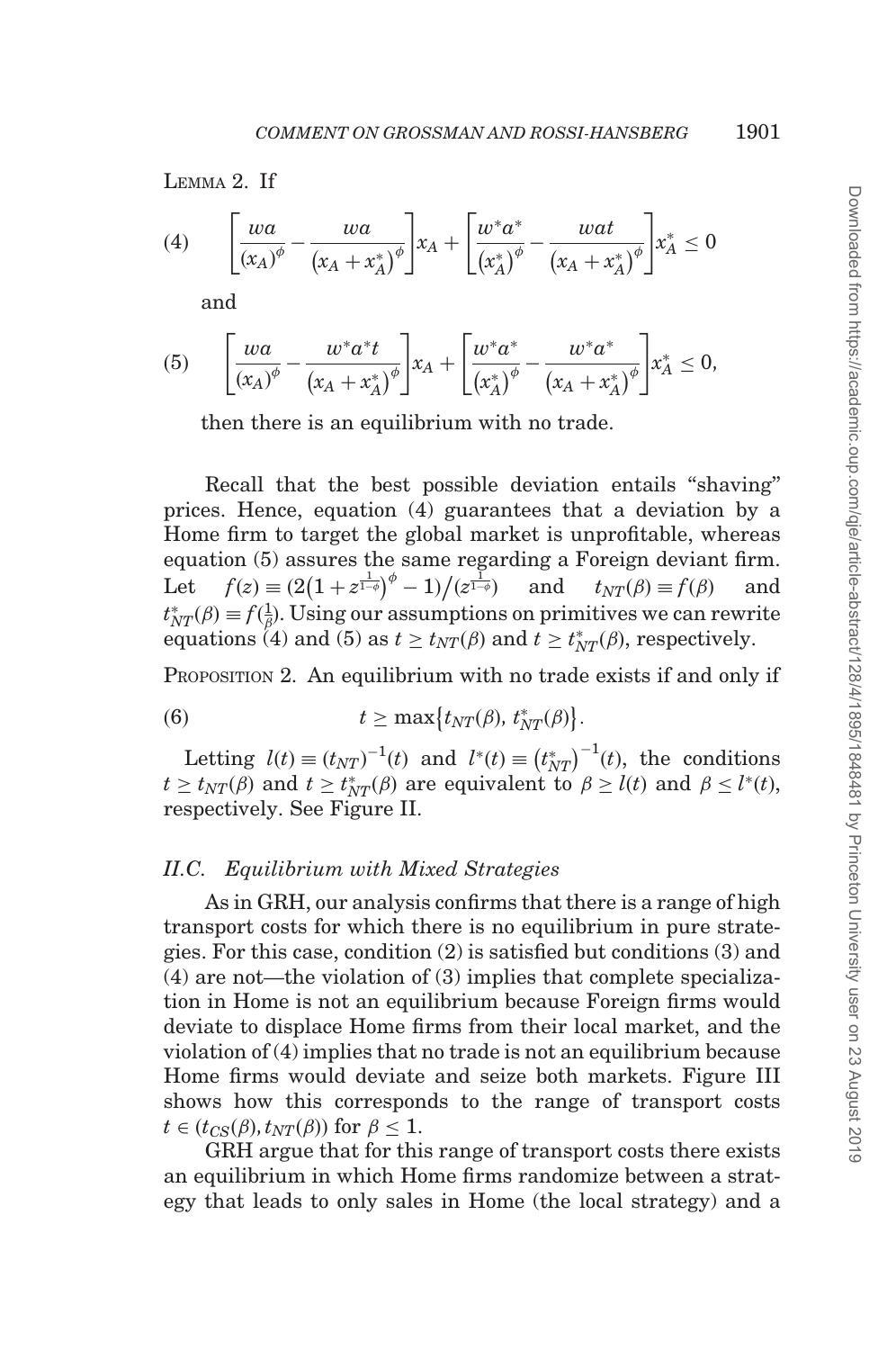<span id="page-7-0"></span>

FIGURE II Equilibrium with no trade,  $\phi = 0.3$ 



FIGURE III Equilibrium with mixed strategies,  $\phi = 0.3$ 

strategy that ensures sales in both markets (the global strategy). The challenge in constructing such an equilibrium is that Home sales are profitable while sales in Foreign entail a loss, so Home firms would be tempted to shave the Home price, thereby capturing all the profits associated with local sales while sharing the losses in the Foreign market. In fact, the equilibrium proposed by GRH can be shown to allow for a profitable deviation along these lines.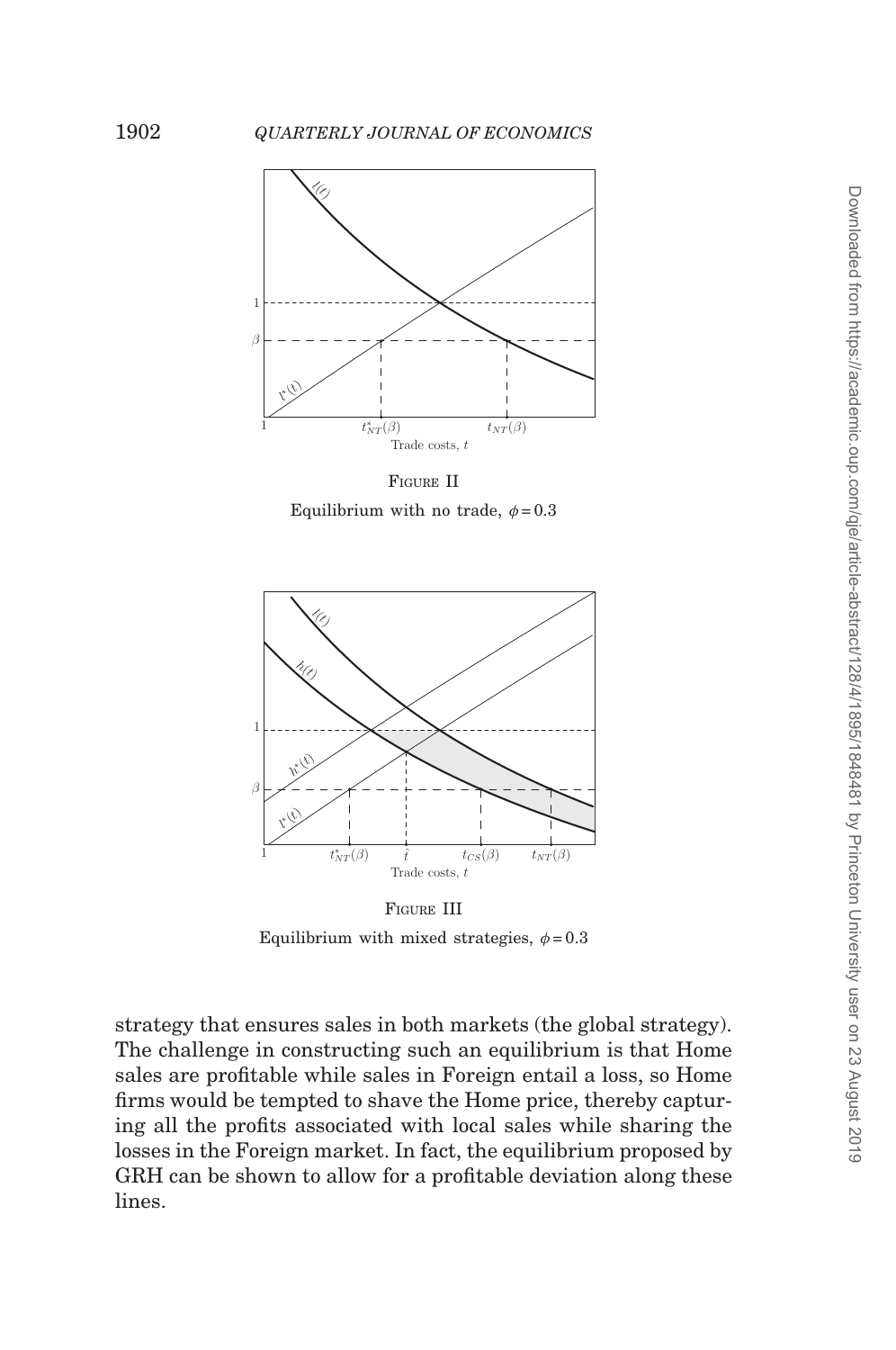1. Profitable Deviation to the Mixed Strategy Proposed by *GRH*. Let  $\Phi(p) \equiv \left[ p - \frac{wa}{(x(p) + x^*(p_A^*))^{\phi}} \right] x(p)$ , and  $\Phi$  $*(p) \equiv$  $\left[p_A^* - \frac{wat}{(x(p) + x^*(p_A^*))^{\phi}}\right]x^*(p_A^*)$ , where  $\Phi(p)$  and  $\Phi^*(p)$  are the profits made by Home firms in Home and Foreign, respectively, given prices  $p$  in Home and  $p_A^\ast$  in Foreign. GRH propose an equilibrium in which Foreign firms do not export and charge a price  $p_A^*$  and Home firms mix between a local strategy (no exports) with Home price  $p_A$  and a global strategy, where firms shave price  $p_A^*$  in Foreign and set a price  $p<sub>G</sub>$  in Home that satisfies  $\Phi(p_G) + \Phi^*(p_G) = 0.$  Let

$$
\pi(p, p^*) \equiv \left[ p - \frac{wa}{(x(p) + x^*(p^*))^{\phi}} \right] x(p) + \left[ p^* - \frac{wat}{(x(p) + x^*(p^*))^{\phi}} \right] x^*(p^*)
$$

denote the global profits for Home firms given prices  $p$  and  $p^*$ , and note for future reference that  $\pi(p, p_A^*) = \Phi(p) + \Phi^*(p)$  while the definition of  $p_G$  entails  $\pi(p_G, p_A^*) = 0$ .

We proceed in two steps. As a first step, we show that  $\Phi(p_G) > 0$  and  $\Phi^*(p_G) < 0$  implying that Home firms make profits in Home and losses in Foreign. Consider the price  $p_0$ . The violation of condition (3) implies that  $tp_0 > p_A^*$ , so charging  $tp_0$ in Foreign cannot be part of an equilibrium.<sup>5</sup> Because profits are increasing in prices (i.e.,  $\pi_1, \pi_2 > 0$ ) and  $\pi(p_0, tp_0) = 0$ , then  $\pi(p_G, p_A^*) = 0$  with  $p_A^* < tp_0$  requires  $p_G > p_0$ . Note also that  $tp_0 > p_A^*$  implies  $\Phi^*(p_0) < 0$  because it would be zero if firms could charge  $tp_0$  in Foreign but now they must charge an even lower price  $p_A^*$ . Since  $\Phi^*(p)$  is decreasing (i.e., profits in Foreign are decreasing in the Home price) and  $p<sub>G</sub> > p<sub>0</sub>$ , we then conclude that  $\Phi^*(p_G) < 0$  and from  $\Phi(p_G) + \Phi^*(p_G) = 0$  we get  $\Phi(p_G) > 0$ .

As a second step, we show that  $\Phi^*(p_G) < 0$  implies that there exists a profitable deviation to the proposed strategy. Let the probability of choosing the local strategy be  $q$ , and consider a deviation to a pure strategy with price in Foreign equal to  $p_A^*$ and the local price just below  $p_G$ , say at p' just below  $p_G$ . The profits under the deviation are  $q[\Phi(p') + \Phi^*(p')] + (1 - q)$ 

<sup>5.</sup> To see this, note that the violation of [equation \(3\)](#page-3-0) implies  $\frac{w^*a^*}{(x^*(p_0))^{\phi}} < \frac{wat}{(x(p_0) + x^*(p_0))^{\phi}} = tp_0$ , whereas we know that  $p_A^* = \frac{w^*a^*}{(x^*(p_A^*))^{\phi}}$ . Let  $f(p) \equiv \frac{w^*a^*}{(x^*(p_0))^{\phi}}$ . Then we have  $f(tp_0) < tp_0$  and  $f(p_A^*) = p_A^*$  Because  $f(p)$  intersects p only once and from above (by assumption  $\phi < \frac{1}{2}$ ) then it follows that  $f(p) < p$  if and only if  $p > p_A^*$ . This immediately implies that  $tp_0 > p_A^*$ .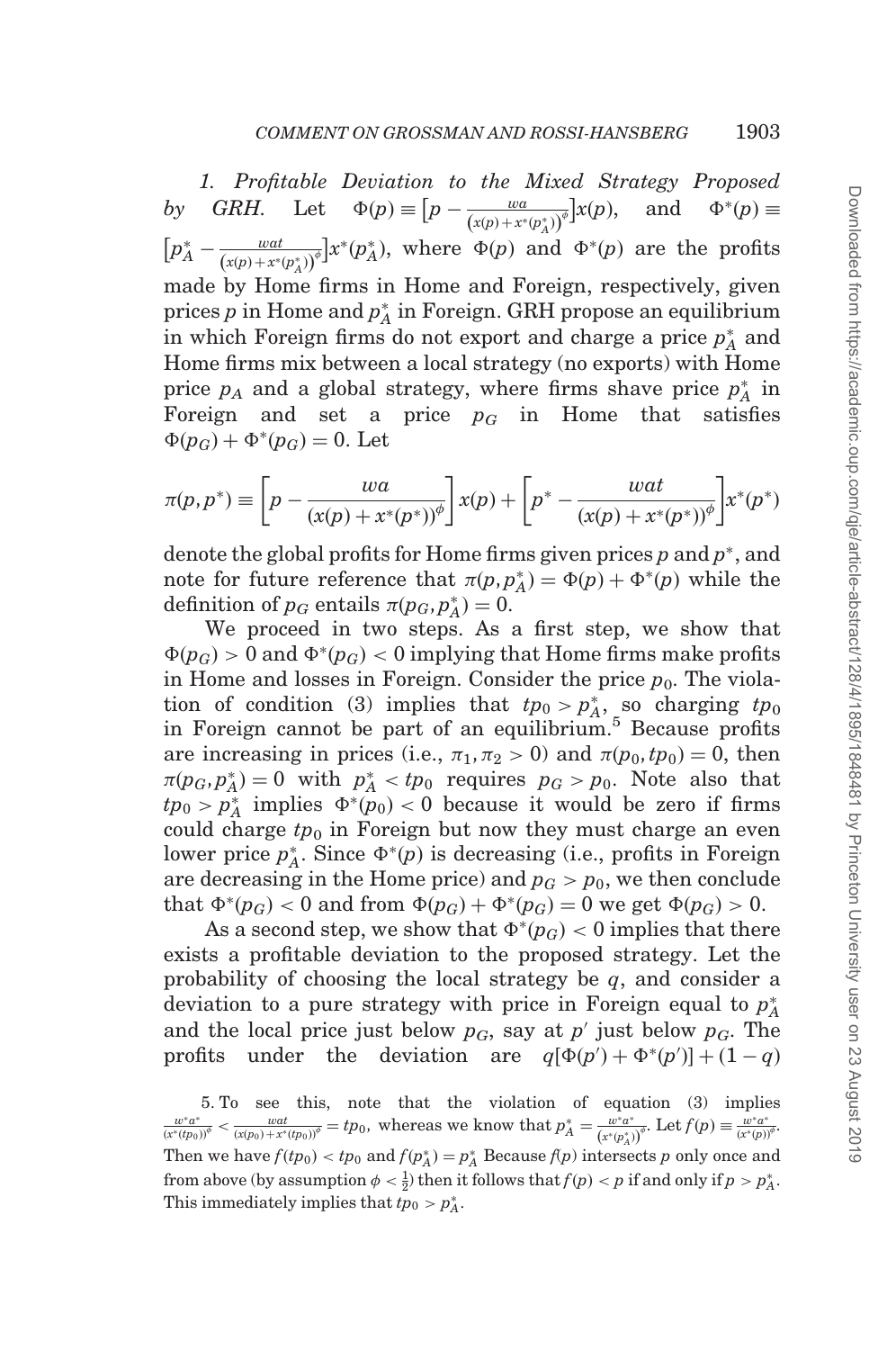$\left[\Phi(p')+\frac{\Phi^{\ast}(p')}{2}\right]$ ].<sup>6</sup> Because  $p' \approx p_G$ , then  $\Phi(p') + \Phi^*(p') \approx 0$  and hence expected profits under the deviation are  $(1-q)\frac{\Phi(p')}{2} > 0$ . Intuitively, by charging a slightly lower price in the domestic market, a Home firm secures all the profits from Home sales while not incurring more losses in Foreign.

2. An Alternative Mixed Strategy. We now propose an alternative mixed strategy equilibrium that holds when Home has a "superior comparative advantage," where we use *superior* rather than strong because the two concepts are different. We say that Home has a superior comparative advantage if  $\beta < l^*(\hat{t}),$  where  $\hat{t}$  is defined implicitly by  $h(\hat{t}) = l^*(\hat{t})$  (see [Figure III](#page-7-0)).

Assume again that [equation \(2\)](#page-3-0) is satisfied, whereas (3) and (4) are both violated. For this case, we propose the following equilibrium. As in the equilibrium proposed by GRH, Foreign firms do not export and charge a price  $p_A^*$ , whereas with probability q Home firms pursue the local strategy of not exporting and charging a local price of  $p_A$ . The only difference is in the global strategy of Home firms (pursued with probability  $1-q$ ): just as in GRH this entails shaving price  $p_A^*$  in the Foreign market, however the domestic price  $p$  is now drawn from the distribution

(7) 
$$
F(p) = \frac{1}{M(p)} \int_{s}^{p} \zeta(y)M(y)dy + \frac{M(p) - 1}{M(p)},
$$

with support  $p \in [s, p_A]$ , where

$$
\zeta(y) \equiv \frac{\Phi'(y) + \Phi^{*}(y)}{\Phi(y)}, \text{ and } M(y) \equiv \exp\left(\int_s^y \frac{\Phi'(t) + \frac{\Phi^{*}(t)}{2}}{\Phi(t)} dt\right).
$$

It is easy to verify that  $F(s) = 0$ ,  $F(p_A) = 1$ , and  $F'(p) > 0$ . The mixing probability  $q$  is given by

(8) 
$$
q = \left(1 + \int_s^{p_A} \zeta(y)M(y)dy\right)^{-1}.
$$

6. Note that the 2 in the expression  $\frac{\Phi^*(p')}{2}$  arises because of our assumption of two firms in each market.

<span id="page-9-0"></span>